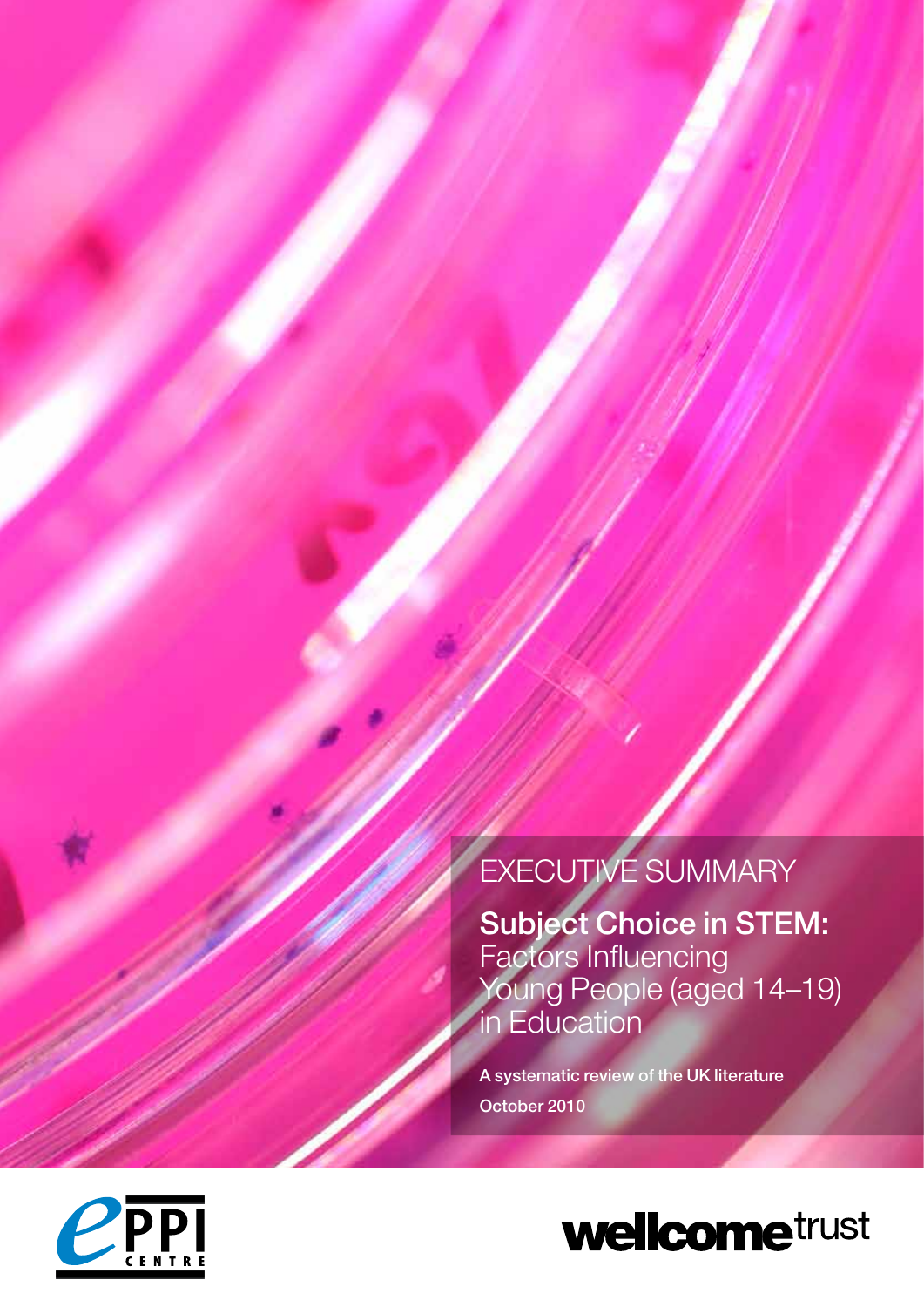## **Subject Choice in STEM: More questions than answers**

#### **A summary of** *Factors Influencing Young People (aged 14-19) in Education about STEM Subject Choices: A systematic review of the UK literature*

## **Derek Bell Head of Education, Wellcome Trust**

### **Introduction**

Everyone has to make choices at different stages in their life. Some of the most crucial relate to their education, in particular what combination of subjects they decide to take for higherlevel study. For most young people such choices take place between the ages of 14 and 18. In England they are likely to be asked to make selections at 14, when they decide which GCSE courses they are to pursue, at 16 when they select their post-16 studies and then at 18 in deciding on higher or further education programmes or their chosen area of employment.

As important as these choices are for individuals, such decisions also have wider economic implications for the country. This is particularly the case with STEM (science, technology, engineering and mathematics) subjects. Major government-funded inquiries (e.g. Roberts, 2002; Smith, 2004)<sup>1</sup> identified a mismatch between skills acquired during formal education and those required in the workplace. This phenomenon is not unique to the UK, with many OECD countries facing similar difficulties in terms of student participation in STEM (OECD Global Science Forum, 2006).

In common with other countries the UK government is committed to fostering STEM-related innovation in the UK. The Science and Innovation Investment Framework 2004-2014 (HM Treasury, 2004; 2006) set out priorities for addressing skills shortages. Improving education in the STEM subjects was identified as a key element, leading to the STEM Programme that was launched in October 2006. This provides a strategic framework through which support for STEM subjects in schools and colleges is made more effective and more accessible (DfES, 2006). A key premise underpinning many of the proposals is the view that young people begin to make choices about careers early in their education.

Helping young people to make the most appropriate subject choices is therefore crucial, both to ensure that the country has the skills its needs for the economy and to enable young people to make the best choices to meet their own future needs and aspirations.

#### *Aim of the review*

Against this background, the Wellcome Trust commissioned the Evidence for Policy and Practice Information and Co-ordinating Centre (EPPI-Centre) to undertake a systematic review to examine why young people make the subject choices they do. The review specifically addressed the question: 'What factors influence the STEM subject choices of young people (aged 14-19) in education in the UK?'

#### *Outcomes of the review*

-

The most striking outcome of this review has been to highlight the underlying challenges faced in building research capacity. Student choice is a significantly under-investigated area. Even where research exists, the lack of resources and expertise severely limits the extent to which the findings can be relied upon to provide a robust evidence base for action.

For the purposes of this review, 25 studies met the criteria to be included for in-depth analysis but only 12 were judged to be of medium to high overall quality. Synthesis of the studies was

<sup>1</sup> For references, see main report - *Factors Influencing Young People (Aged 14-19) in Education about STEM Subject Choices: A systematic review of the UK literature* - www.wellcome.ac.uk/STEMsubject.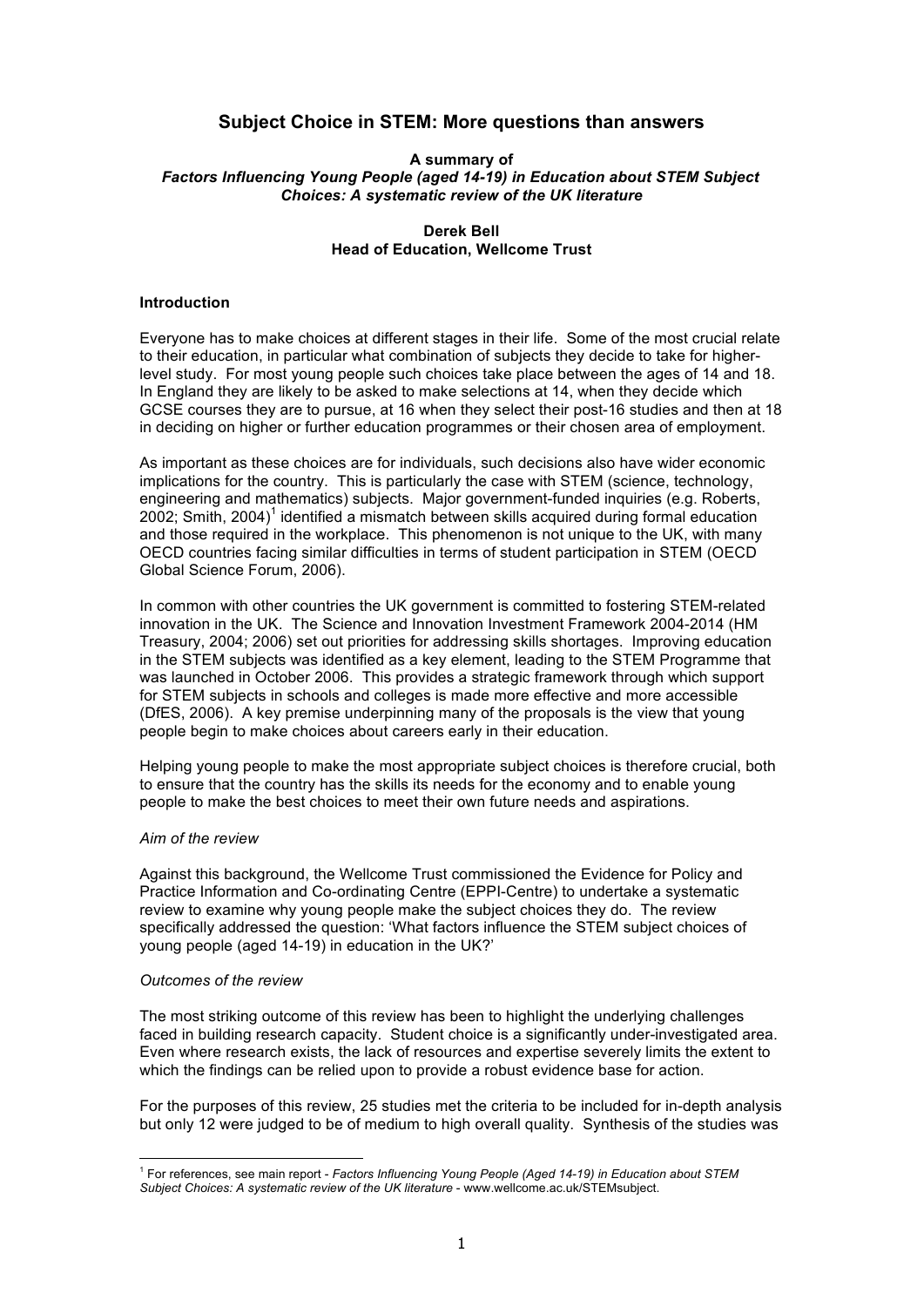hampered because although some of the studies included considerable amounts of data, only a small proportion of this dealt specifically with subject choice. The wide range of factors considered by the different investigations further reduced the potential for reliable synthesis of the available evidence.

Reflection on the outcomes of the review emphasises the many challenges - small sample sizes, short-term 'snapshot' approaches, inconsistent analysis, imprecise terminology and overreliance on historical (pre-2000) data - that have to be overcome to produce the highquality research overview needed to provide reliable conclusions from which policy and practice can be developed.

The findings of this work illustrate the urgent need to build a reliable evidence base that better informs why young people make the subject choices they do. Some larger-scale studies are already underway, such as those commissioned under the Economic and Social Research Council's targeted initiative on science and mathematics education. There are also opportunities for building capacity in this area, including the exploitation of the large datasets, such as the National Pupil Database, which have been established and lend themselves to cohort studies of young people as they move through their education.

Building capacity in this area is essential as robust research evidence is important not only to ensure that the right skills are available to support the future economic wellbeing of the country but also to better advise the young people themselves.

## **Summary of the review**

The review was designed in two stages to address the following overarching questions:

- 1. What is the nature and extent of the research that has been undertaken in OECD countries on the factors that influence young people (aged 11-19) in education, or their parents, in relation to subject choices?
- 2. What factors influence the STEM subject choices of young people (aged 14-19) in education in the UK?

In doing so, the review was intended to:

- produce a systematic map describing the nature and extent of research investigating factors influencing young people in education (11-19 years) or their parents in relation to subject choices
- provide an in-depth analysis of the factors influencing the STEM subject choices of young people (14-19 years) in the UK
- consider implications from the review in terms of research, policy and practice.

## *Factors influencing subject choice: a map of research activity*

Figure A below presents an overview of studies undertaken in OECD countries on the factors that influence young people (aged 11-19) in education, or their parents, in relation to subject choices.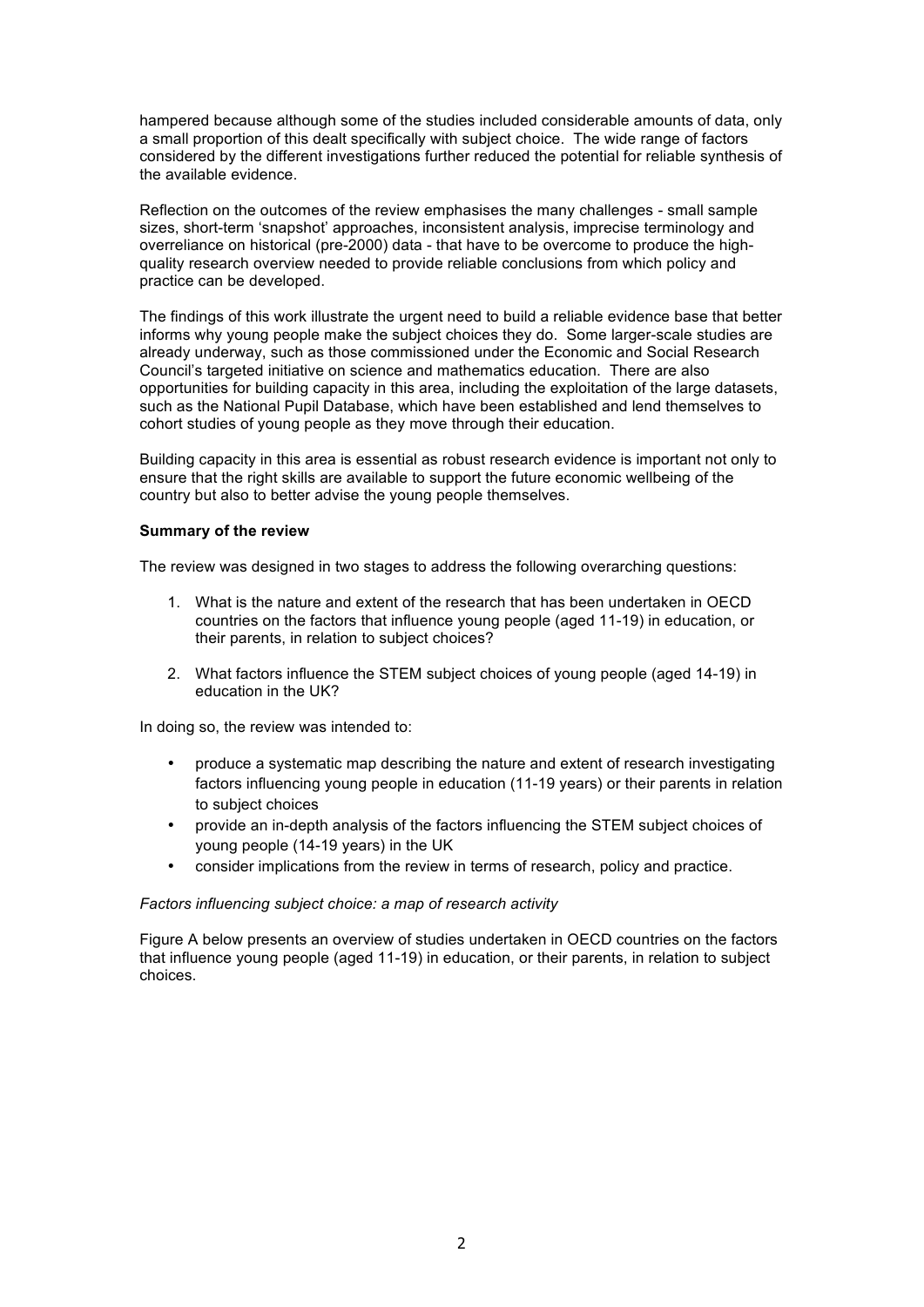

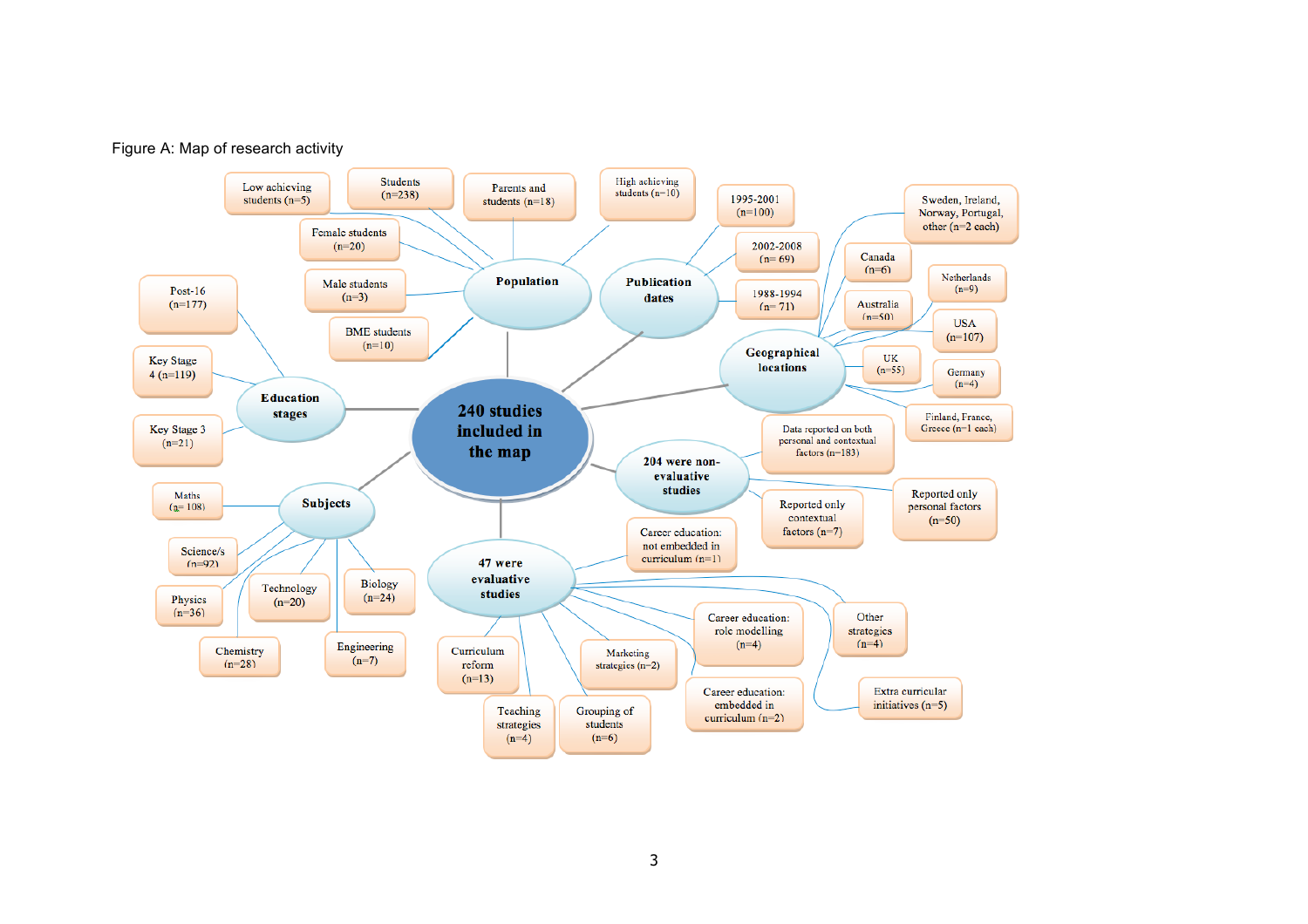Of 7235 potentially relevant citations, 240 studies were identified as meeting the criteria for inclusion in the map. The majority had a major focus on at least one STEM subject, ranging from 108 that included mathematics to seven that referred specifically to engineering. This contrasted with those investigating non-STEM subjects, of which modern foreign languages (37 studies) was the most prominent.

Pupils' views about their future (117 studies) were most frequently explored, followed by gender (107) and the school context (93). Of particular relevance to the current review, pupils' views about STEM subjects were part of over 30 per cent (88) of the studies.

This level of interest in STEM subjects in these studies reflects the particular economic interest shown in STEM and wider concerns about potential skills shortages (as noted above).

## *STEM subject choices of young people (14-19): in-depth review*

The factors that have been considered to influence subject choice are listed below - but, with the exception of gender, ethnicity and ability, each factor was only investigated in one study and/or in lower-quality studies:

- gender
- ethnicity
- ability
- socioeconomic status
- school/college size
- school type (comprehensive/grammar/etc.)
- school type (with sixth-form/without sixth-form)
- school type (single-sex/co-educational)
- school type (independent/local authority)
- school type (religious denomination)
- grouping practices (i.e. setting by ability)
- geographical setting
- subjects taken at GCSE
- qualifications of teaching staff
- performance of school/college
- school status (degree of autonomy of school management)
- gender ratio of staff
- urbanicity.

Only 12 studies were identified as medium to high quality. The following findings are based on these studies only.

**Gender:** In common with two previous reviews (Pollard, 2003; Murphy and Whitelegg, 2006), the analysis showed that boys and girls tend to make different choices. The data indicate that around age 14, boys are more likely to take separate sciences than girls are, when given the choice. In contrast, girls were more likely than boys to take modern foreign languages.

**Ethnicity:** Although the review indicates that young people described as Asian are more likely than those from other ethnic groups to select science and/or mathematics subjects post-16, the data have to be treated with caution. The studies in question treat this category as a homogenous group, yet it encompasses people coming from different socio-cultural and ethnic backgrounds. This observation emphasises the complex nature of the problem and the significant challenges to researchers in trying to understand the main drivers of subject choice for young people.

**Ability:** Young people with higher levels of prior attainment are more likely than those with lower levels of prior attainment to continue their studies in science and/or mathematics subjects. This finding reinforces that of Gorard and See (2008b) in their review exploring the relationship between socioeconomic status and participation and attainment in science.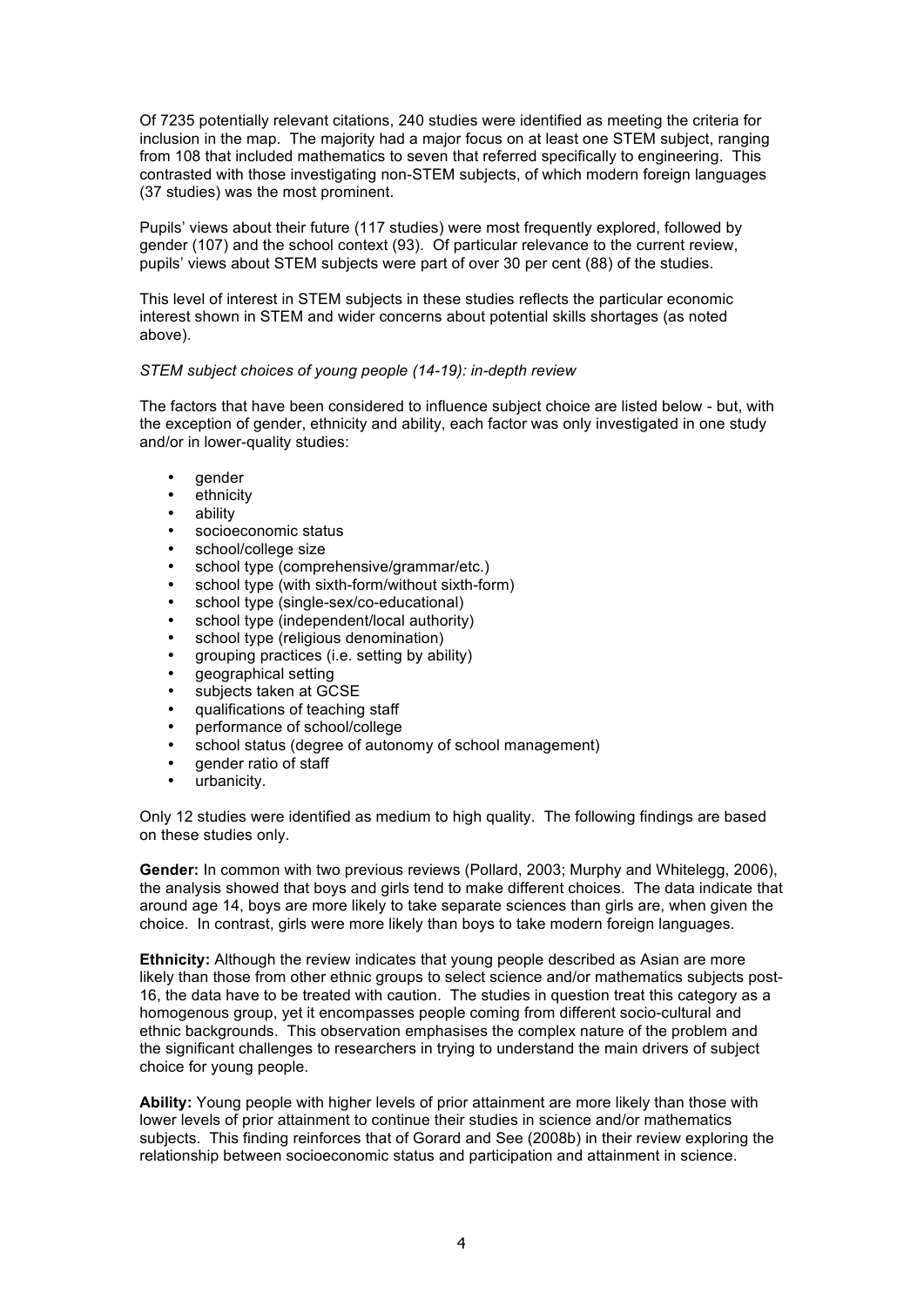The perceived usefulness of the subject for personal reasons, such as further studies or future careers, was a major reason young people gave for their choice of subjects for post-16 study, the other main reasons being their assessment of their own ability in the subject and level of enjoyment/interest. Girls were more likely than boys to refer to interest and enjoyment as a reason, while boys were more likely than girls to talk about how easy they considered the subject to be.

#### *Overall conclusion*

The review has resulted in some interesting findings but ultimately it has raised many more questions than it answered. Without doubt, the most significant finding was the lack of goodquality research on this topic - a situation that should be addressed.